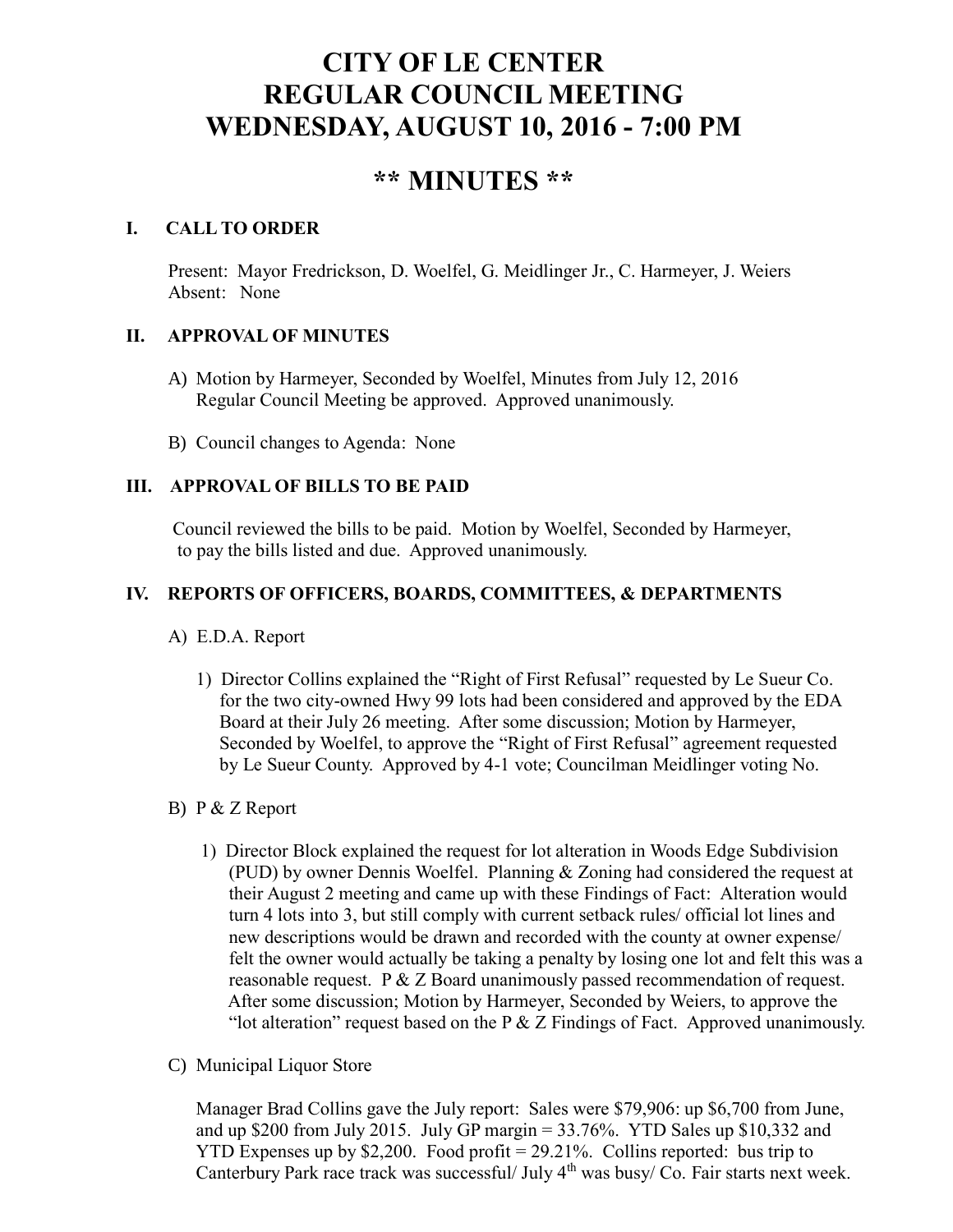D) Police Department

Police Chief Pfarr reported on the police activities for month of July: 138 calls @ 2,550 miles patrolled/ total calls up 13%, total miles down 5% for 2016. Pfarr also reported: new squad car vehicle repair was under warranty/ tail-light covered under warranty/ mostly dealing with thefts and burglaries in city.

E) Water, Sewer, Streets, Parks Departments

Public Works Supt. Curt Roemhildt reported:

- Water- water-main gate valve failed; we replaced it.
- Streets- we did the mill & overlay blacktopping on No. Waterville Ave. & Tyrone Street with the money in the budget.
- F) Bolton & Menk Engineering
	- 1) Lexington Avenue Project: Engineer Hawbaker reported: blacktop is completed from Hwy 99 down to Minnesota Street/ Factor car wash blacktop is completed/ water & sewer is completed up to Washington Street.
	- 2) Administrator Collins presented and explained the final Closing & Post Sale Report for the \$2,655,000 G.O. Improvement Bonds (2016A).
- G) County Fair/ Nancy Stauff (not present)

 Councilman Harmeyer, county fair appointee, reported: Thursday night is the free corn feed/ Friday night is the demo derby/ Saturday night is the monster truck & tractor pull/ & Sunday is the Ranch Rodeo & classic car show.

H) Pool/ Mgr. Dorothy Dinwiddie

 Ms. Dinwiddie reported: July receipts were 11,842.00; up \$4,000+ from 2015. Total deposits to date =  $$38,515.50$ , up slightly from 2015/ requested city hall staff to Hold some paychecks to lifeguards/ TCU Community Ed had used the pool several times/ 3 teen night- open swims were planned/ two private parties had used the pool/ paint chipping and conc. chunks popped out under water/ no major injuries so far/ closing pool next week Wed. before county fair starts/ taking two older stainless steel guard chairs from the Montgomery pool for free/ lesson #'s appear to be down/ possible drug deal went down inside the pool; participants left just before cops arrived.

#### **V. PUBLIC FORUM**

There were no petitions, requests, comments, or communications from the general public.

#### **VI. OLD BUSINESS**

A) Alano Club property: Admin. Collins reported he forwarded the council's proposal to give them the approx. 6 ft. of property for no cost. They wondered is there a restriction on the width of a R.O.W. (no)  $\&$  would it really cost them  $\$\text{-}0\text{-}$  to deed it over to them? (yes) Collins will continue to negotiate this with them.